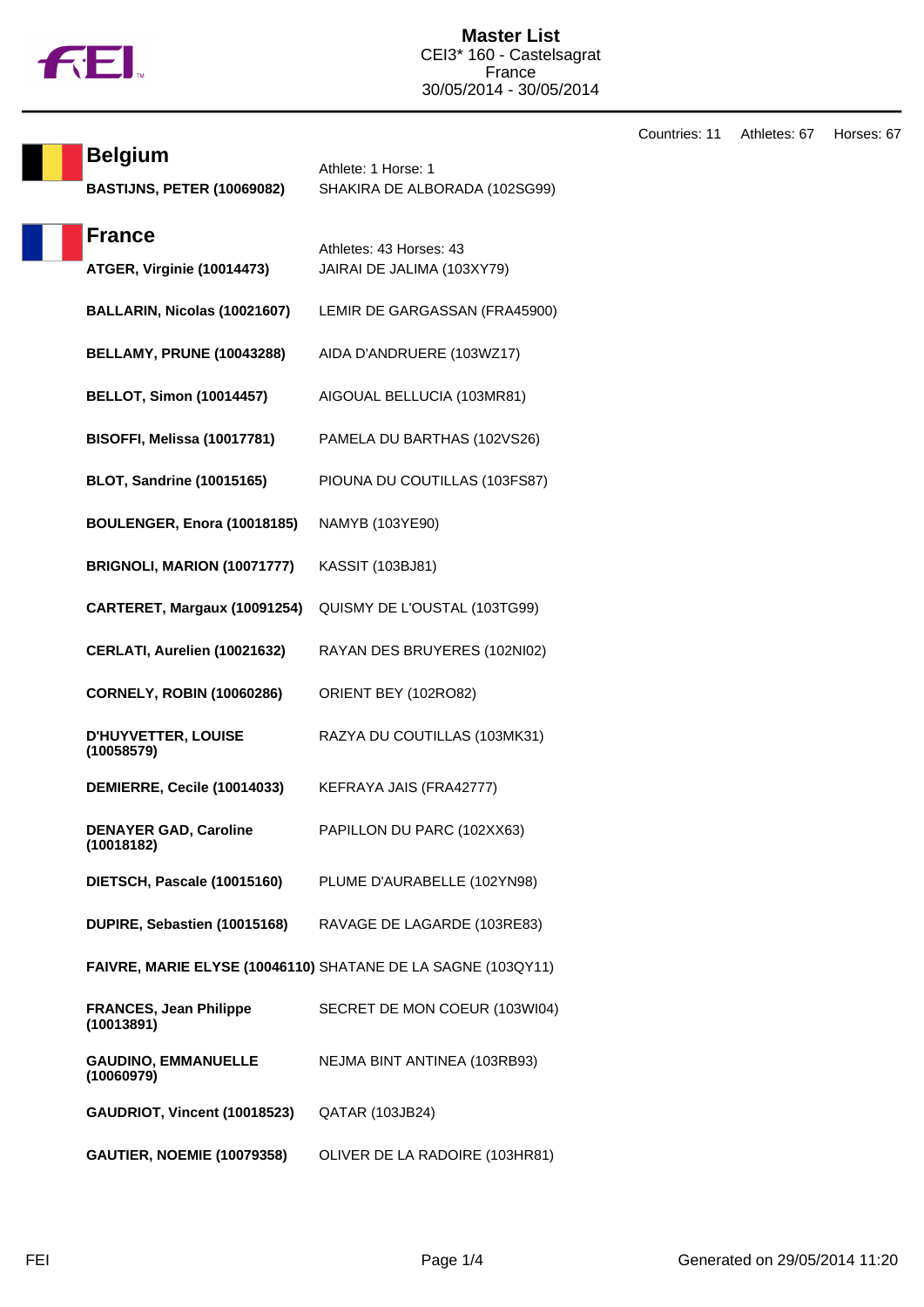

|   | GHYOROS, DANIELLE (10059924) LEADER D'YS (102NY99)          |                                                            |
|---|-------------------------------------------------------------|------------------------------------------------------------|
|   | <b>GOACHET, Julien (10015131)</b>                           | RO VICTORIA (103UD95)                                      |
|   | LAOUSSE, Franck (10015109)                                  | PADRONAC (102NR51)                                         |
|   |                                                             | LE BIHAN, CLEMENCE (10071918) RIMI DES AGATCHOLS (103EG81) |
|   | LE BITOUX, Tiphenn (10080894)                               | OURAGAN DE COAT FRITY (102XK57)                            |
|   | LEFEVRE, Klervi (10014404)                                  | <b>BARAK (103HG87)</b>                                     |
|   | LELOUP, MARIANNE (10035264)                                 | QUITA DE BANOCRES (103ED05)                                |
|   | LISSARRAGUE, Nina (10046753)                                | AINHOA SOL DE JOS (102XU05)                                |
|   | <b>MARCELLI, OLGA MELISSA</b><br>(10079912)                 | PERSAN DE KERDRAON (102UP57)                               |
|   | MARESCASSIER, Joel (10014399) DJITANE DE LEYRE (102XJ71)    |                                                            |
|   | MORVAN, Pierre Marie (10014445) NATJOR DE BOZOULS (103PG25) |                                                            |
|   | <b>MOSTI, Laurent (10016113)</b>                            | DORIA DE JANSAVIS (103WR19)                                |
|   | <b>MOUROU, Justin (10014401)</b>                            | QE SHADIANA AL SHATAN (103DV43)                            |
|   | PERRAUD BONIN, Horace<br>(10017682)                         | QATAR DE MESSEY (102XV45)                                  |
|   | <b>PLACES, Claude (10014330)</b>                            | PERSIGOR DE COURCELLE (103QZ27)                            |
|   | RIONDE, Emmanuelle (10019253) AFFA DE LAP (103SX87)         |                                                            |
|   | RIOU, LISA (10026554)                                       | ALADIN DES CHENES (103WZ78)                                |
|   | SCHWARTZ, Celine (10014316)                                 | SAKOURA DE PAUTE (103YZ32)                                 |
|   | THEOLISSAT, Melody (10018194)                               | BALTIKA DES BLAYES (103FV94)                               |
|   | THEPAULT, DANIEL (10026555)                                 | ELKASIR AR VEUZIC (103JT96)                                |
|   | TOMAS, Philippe (10014443)                                  | SAHER D'ESCAMPS (104AW36)                                  |
|   | VIELMAS, VALERIE (10030891)                                 | <b>SISKO (FRA42260)</b>                                    |
| Ø | <b>Guatemala</b><br><b>EVANS, Mauricio (10082391)</b>       | Athlete: 1 Horse: 1<br>OPEN DU CEROU (103RR14)             |
|   | Luxembourg                                                  | Athlete: 1 Horse: 1                                        |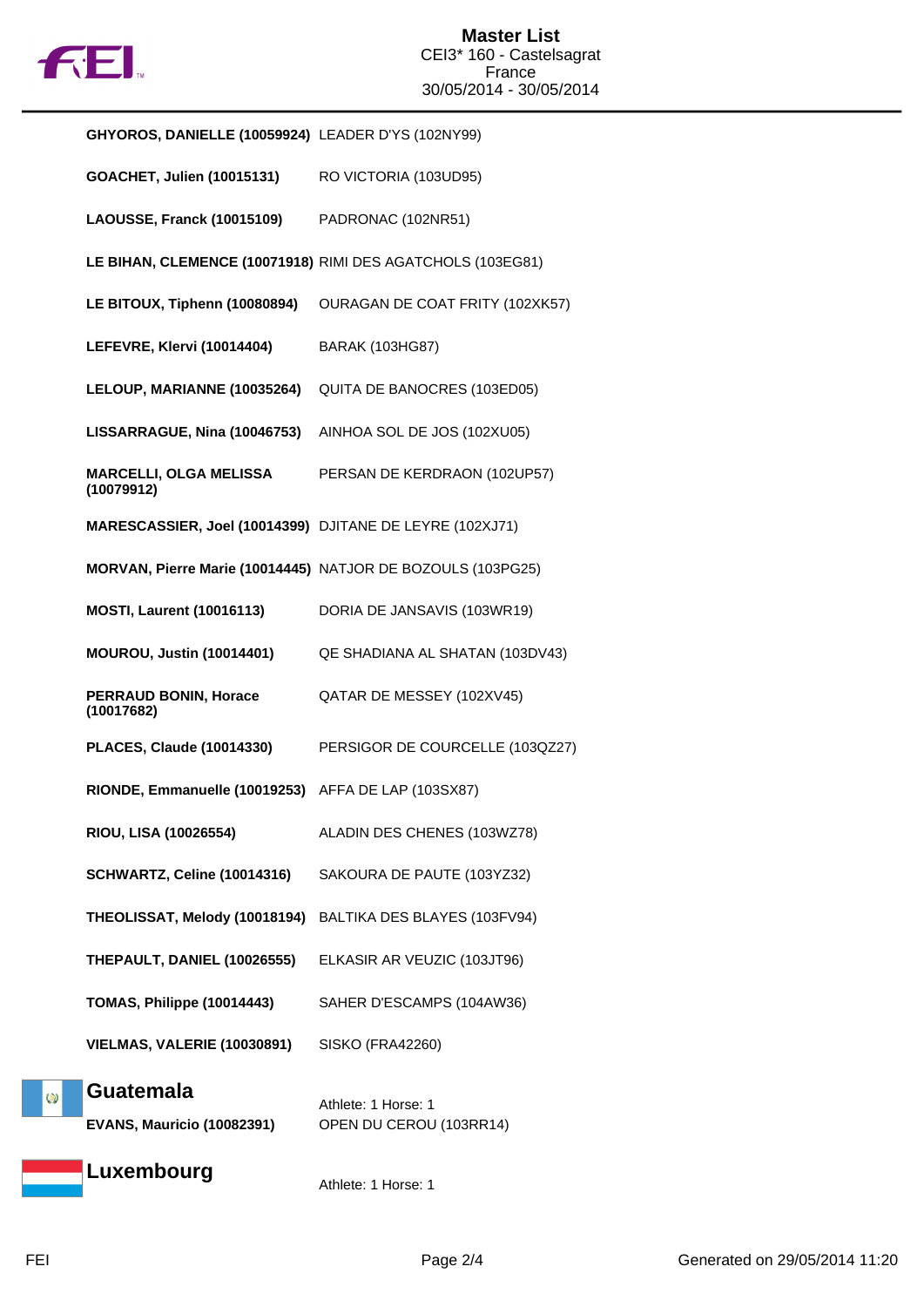

| <b>PENFORNIS, Nora (10086199)</b>                                                         | QUASIZUR COATMEUR (103PD28)                                |
|-------------------------------------------------------------------------------------------|------------------------------------------------------------|
| <b>Malaysia</b><br><b>TENGKU SHAHARIN, TENGKU</b><br>PUTRI HELEN NURINA (10073398)        | Athlete: 1 Horse: 1<br>O'BAJAN REANA P (102NL76)           |
| Oman<br>AL BALOUSHI, Fahad Abdullah<br>Mubarak (10040887)                                 | Athletes: 4 Horses: 4<br><b>OSMOS (102OM58)</b>            |
| (10056240)                                                                                | AL FARSI, ALI HASSAN YOUSAF OUROUR DE GALONNE (102WD46)    |
| AL FORI, MAHMOOD MARHOON<br>SALIM (10035632)                                              | ZAZIREINE DE BOZOULS (103IN89)                             |
| AL SIYABI, ABDULLAH SAID<br>SALIM (10035633)                                              | SOLIMAN DES PINS (103UG09)                                 |
| Qatar<br>AL KHORI, KHULOUD MOHAMED RAIMA DE NIERES (103MX45)<br><b>ABDULLA (10085735)</b> | Athletes: 6 Horses: 6                                      |
| AL MAADHADI, JASSIM<br><b>MOHAMMED A.A (10056243)</b>                                     | ABDULA DU FLORIVAL (FRA44298)                              |
| AL NUAIMI, Khalid Sanad A.S<br>(10019626)                                                 | AZIM DU FLORIVAL (102QE01)                                 |
| AL SHAMOUSI, SULTAN SALIM<br>KHAMIS (10044322)                                            | MAZAYHA (102PG63)                                          |
| AL SULAITEEN, Abdulrahman<br>Saad A.S (10017552)                                          | LAHARANEE CABIRAT (FRA43513)                               |
| <b>BUGHENAIM, FALEH NASSER S.S ANTALL DE JALIMA (FRA42989)</b><br>(10030717)              |                                                            |
| <b>Spain</b><br><b>ALVAREZ PONTON, Maria</b><br>(10017916)                                | Athletes: 5 Horses: 5<br>QUETZAL ARVORIG (103PW38)         |
|                                                                                           | COMAS MOLIST, Ruth (10020137) SUNIT DU COLOMBIER (103TH75) |
| <b>COUDER SENDRA, Adela</b><br>(10034379)                                                 | FISSIBA (102MZ55)                                          |
| <b>TAPIAS PUIG, Josep (10034199)</b>                                                      | TREK RANIA (103MV66)                                       |
| YEBRA ALTIMIRAS, CRISTINA<br>(10034622)                                                   | GIROLA DE QUERCUS (103UG33)                                |
| <b>Switzerland</b>                                                                        | Athletes: 3 Horses: 3                                      |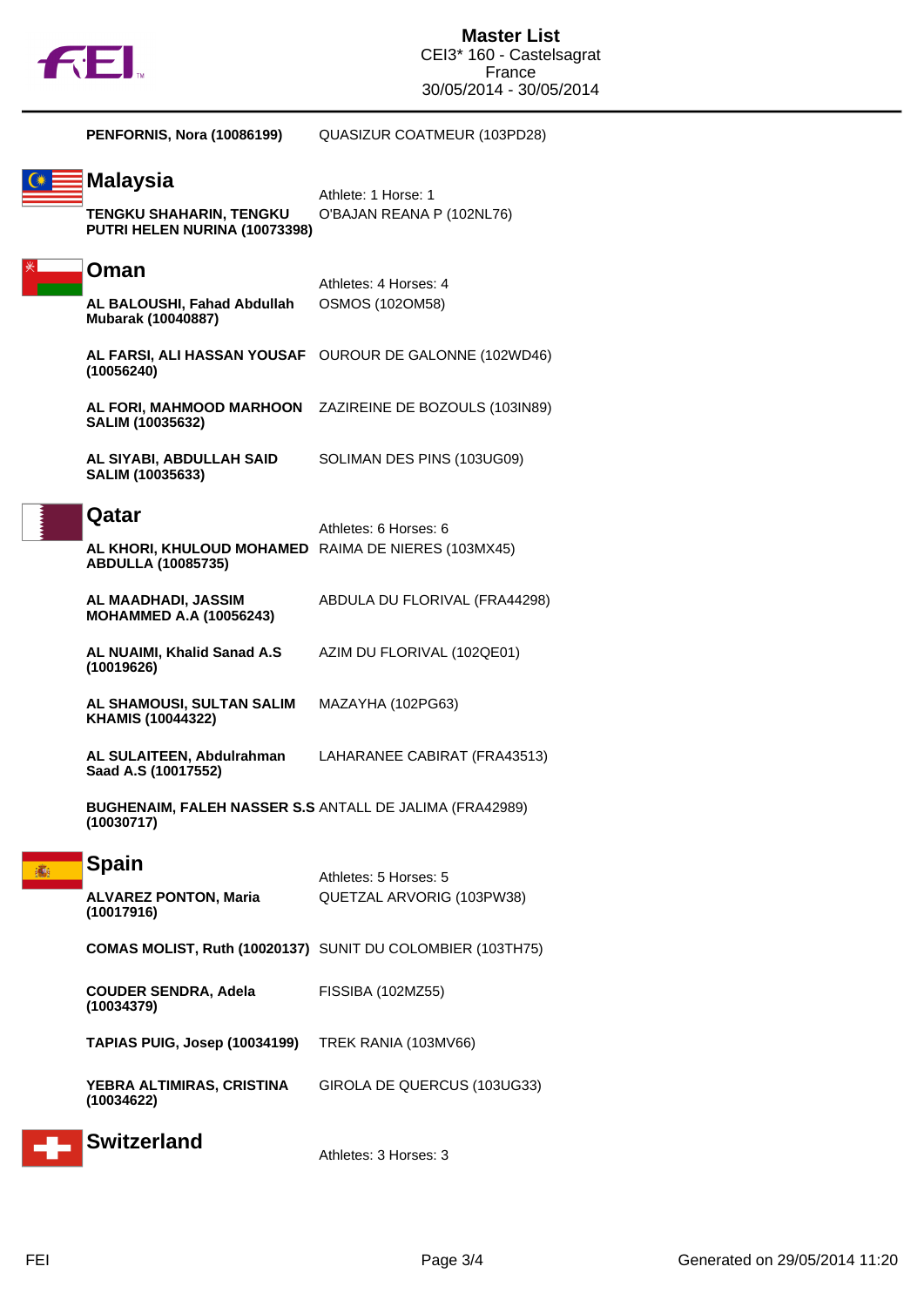

| <b>AMACHER, Andrea (10018489)</b>      | OUARDA DU ROC'H (103AF84)       |
|----------------------------------------|---------------------------------|
| LISSARRAGUE, Barbara<br>(10023803)     | PREUME DE PAUTE (1030Z88)       |
| <b>WENGER, Urs (10015351)</b>          | DIELDIKA HIPOLYTE (SUI40435)    |
| <b>United Arab Emirates</b>            | Athlete: 1 Horse: 1             |
| AL MARRI, Abdulla Ghanim<br>(10054553) | NAMIB MOUTHES (103IO65)         |
| <b>Uruguay</b>                         | Athlete: 1 Horse: 1             |
| <b>RICCA, ORIANA (10065407)</b>        | <b>TALITA KUMI 50 (103DI42)</b> |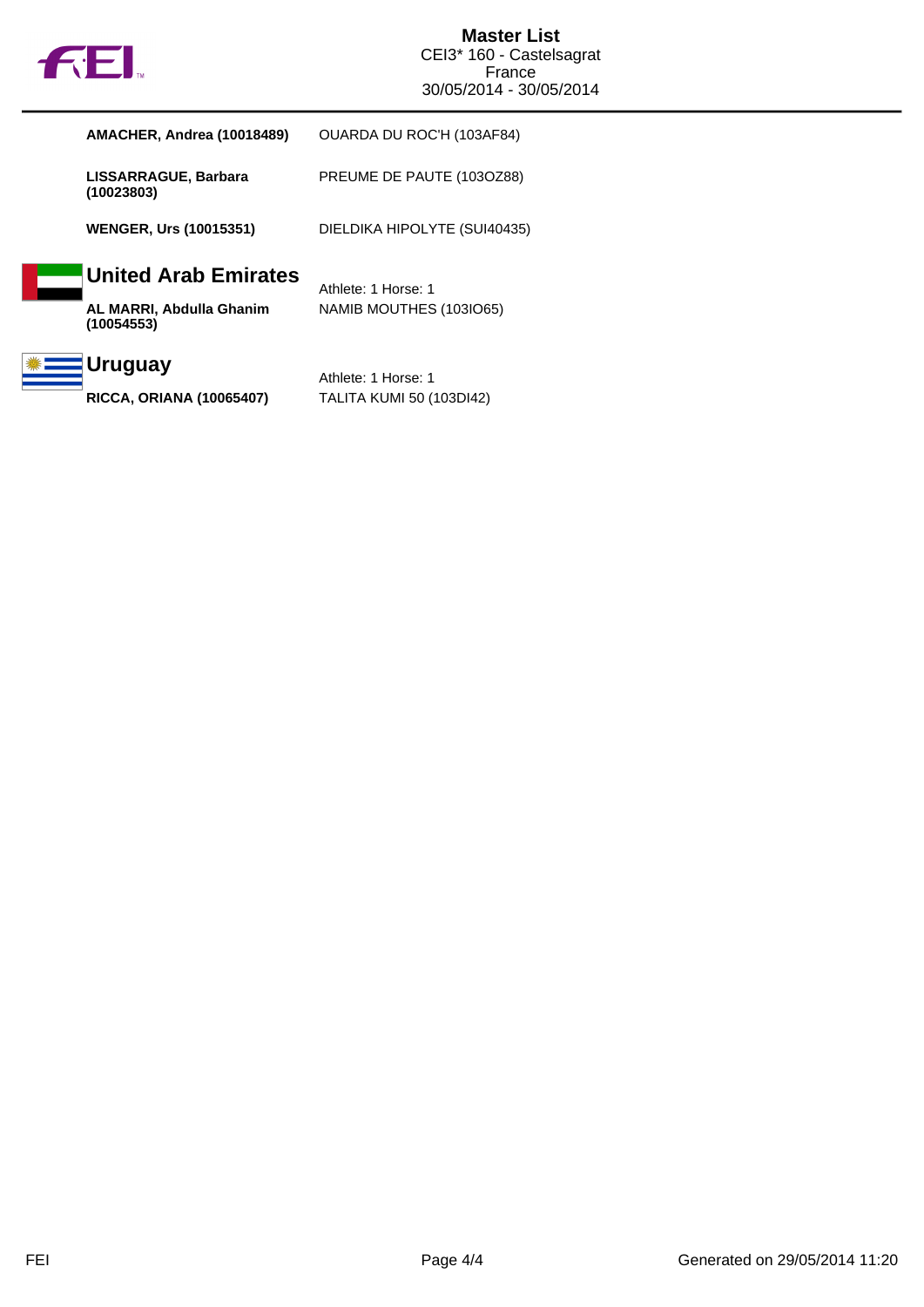

Countries: 10 Athletes: 58 Horses: 58 **Bahrain** Athlete: 1 Horse: 1 **MAHMOOD, Raed (10018105)** TYLAC (103IK08) **Belgium** Athlete: 1 Horse: 1 **COOLEN, Dirk (10015904)** VYSSOTSKI EAS (103TW70) **France** Athletes: 42 Horses: 42 **ATGER, Virginie (10014473)** QUIDAM EL MAKLOUF (103UH47) **BALIAN, Carole (10014309)** CATELLE DES BRUYERES (104HJ72) **BALLARIN, Nicolas (10021607)** SANCHO DE NORACY (103WS03) **BELLOT, Simon (10014457)** ZAPHIRA (104DN61) **BERNEZ VIGNOLLE, MAEVA (10066559)** MILAN DE MARJOLAINE (103TT19) **BOURLE, Sonia (10014458)** SHIMA DU SAUVETERRE (104FY40) **CAMPANINI, PERRINE (10055867)** SATI DE L'ETOILE (103XA61) **CARTERET, Margaux (10091254)** SERCO DU MOULIN (104HF81) **CLAVEL, Manon (10093479)** DAARSOTO (AUS41347) **D HUYVETTER, CAMILLE (10040241)** ORALA EL DAHMAN (102QW29) **D URSEL, Henriette (10086328)** TAMOUR D'ISA (104IK40) **DELTOUR, Julie (10094587)** ZARDOR DE BOZOULS (104IS44) **DENAYER, Diane (10017631)** OUASSIM DU PARC (102XX49) **FAUCON, Marine (10022772)** SHERAZADE CABIRAT (104FU36) **FRAYSSE, SALOME (10080126)** RALEA DE SALIANN (103RS68) **GARCIN, Joel (10014398)** QUILLIAN D'ELORA (103DC37) **GUEDJ, Henry David (10086312)** RAYA DE GALONNE (103PD84) **GUEZENNEC, INES (10056961)** TITEUF DU BOSC (104GG77) **LAFAURE, Julien (10018156)** RAHANEE CABIRAT (103MN54)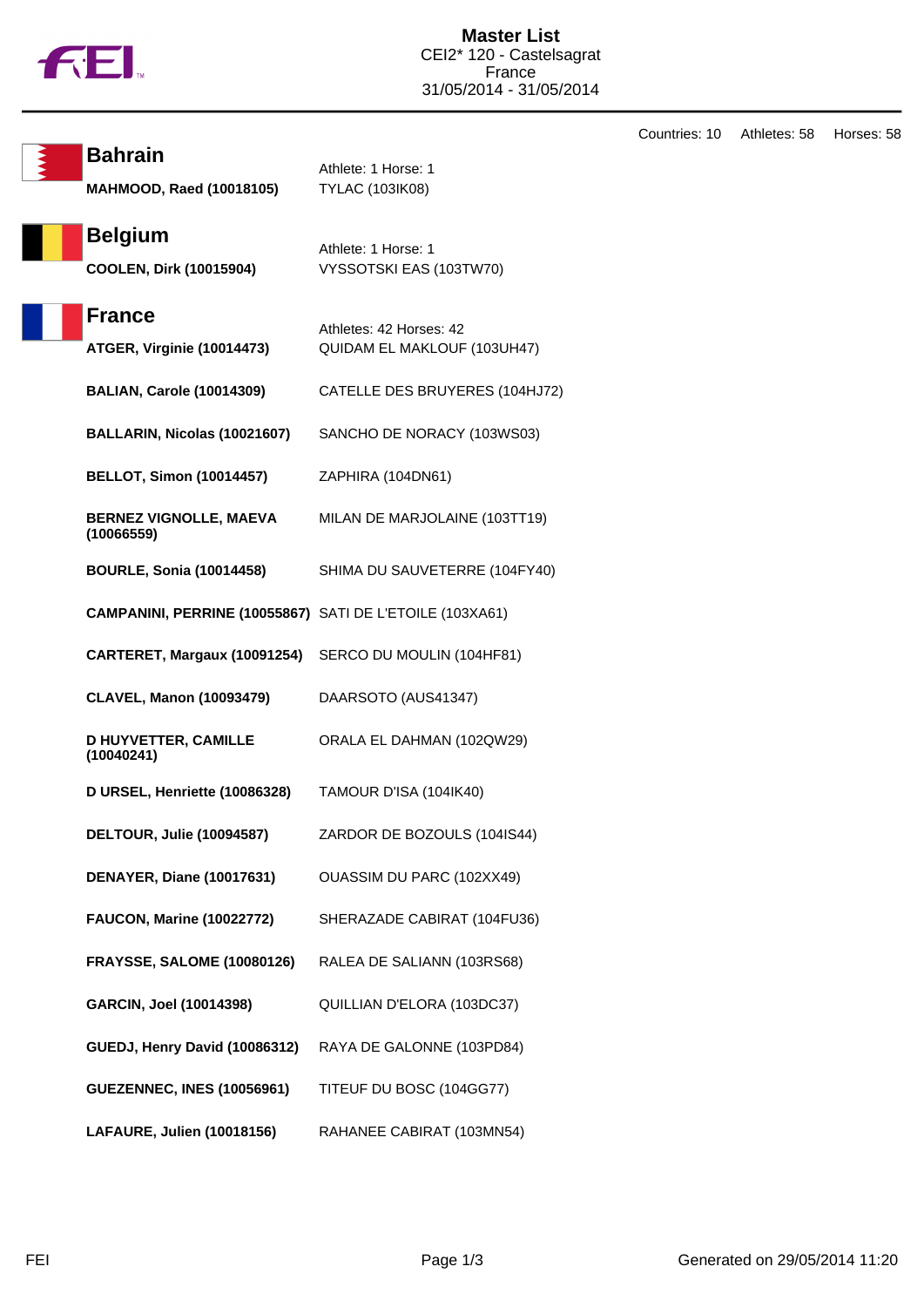

| LAFAURE, ROMAN (10055717)                      | SHAMAN CABIRAT (104FU37)       |
|------------------------------------------------|--------------------------------|
| LAMOUREUX, Marine (10021729)                   | HANOUSHKA LA FORGE (103PC69)   |
| LANCE, Sandrine (10017855)                     | MASSOUDA DE L'ILE (103XU48)    |
| LE GUILLOU, DENIS (10039057)                   | ROLYESIK ARMOR (103WY55)       |
| MARESCASSIER, Joel (10014399) DJADOR (102TB06) |                                |
| MATHIEU, Philippe (10091046)                   | EL FAHRAN (104CK85)            |
| <b>MORVAN, Alain (10019246)</b>                | NAIPRIMA DE BOZOULS (103WB74)  |
| <b>MOUROU, Justin (10014401)</b>               | TANGUY DU GUIDE (104HL58)      |
| OLLIVIER, Jeremie (10014397)                   | NAGANO ARMOR (FRA47314)        |
| <b>PAYEN, Morgane (10014427)</b>               | TOUAREG DU FONPEYROL (104IJ09) |
| PONT, Sylvain (10046437)                       | SIAM DU BARTHAS (104DS14)      |
| PORRAS, Alain (10015073)                       | ORCHIDIA LARZAC (102YO98)      |
| RIOU, LISA (10026554)                          | NIKEL KERMORVAN (102NG99)      |
| ROLAND, Catherine (10017604)                   | SURCOUF DE CROUZ (103WV49)     |
| <b>SAIGNIE, Alizee (10084765)</b>              | QUETIB EL KABYLE (103NL57)     |
| SAROUL, Ludovic (10014413)                     | NAJIYIA (103NA00)              |
| <b>SCANU, MANON (10062313)</b>                 | CYRHIUS DE LAM (103JT95)       |
| <b>STELLA, Florent (10017648)</b>              | GALAN DE MANDRE (104EI75)      |
| <b>STELLA, LAURA (10060309)</b>                | <b>SHIR (104CA17)</b>          |
| TILQUIN, Gregoire (10018176)                   | TCHAD DU DROPT (104EI77)       |
| <b>TOTAIN, Cecile (10014313)</b>               | QUALYPSO DU BOURG (103DN15)    |
| <b>VERBRUGGE, Anne Charlotte</b><br>(10021634) | ZINKAL D'AZARIA (103YH70)      |
| VILLEGIER, MELANIE (10039489)                  | SHIMER DE BREGERES (104DR98)   |
| Germany                                        | Athlete: 1 Horse: 1            |
| <b>ARNOLD, Sabrina (10013909)</b>              | TSAR DU CRUSCAU (104GO46)      |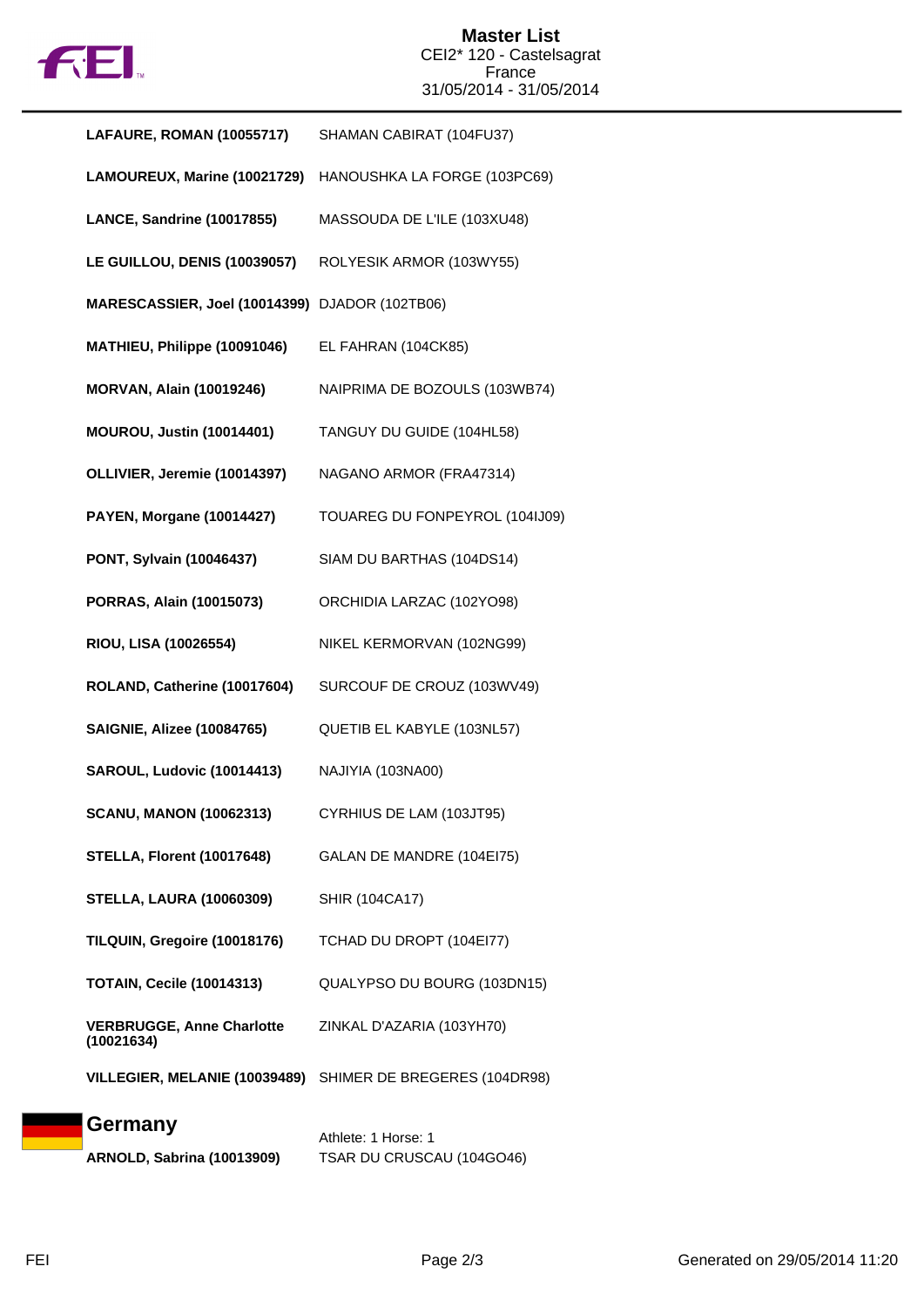

| <b>Malaysia</b>                                                              | Athlete: 1 Horse: 1                                    |
|------------------------------------------------------------------------------|--------------------------------------------------------|
| (10064272)                                                                   | AB RAHMAN, MOHD BAHARUDIN THOR DU SAUVETERRE (104GN22) |
| Oman                                                                         | Athlete: 1 Horse: 1                                    |
| <b>AL FARSI, Faisal (10074081)</b>                                           | PENCHAB SULLY (102UW76)                                |
| <b>People's Republic of</b>                                                  | Athlete: 1 Horse: 1                                    |
| China<br>ZHI, Gang (10073055)                                                | SILSILA SINAI (1030W54)                                |
| Qatar                                                                        | Athletes: 5 Horses: 5                                  |
| AL MAADHADI, JASSIM<br><b>MOHAMMED A.A (10056243)</b>                        | AZIM DU FLORIVAL (102QE01)                             |
| AL NUAIMI, Khalid Sanad A.S<br>(10019626)                                    | DJASIK DE FONTNOIRE (FRA43368)                         |
| AL SHAMOUSI, SULTAN SALIM<br>KHAMIS (10044322)                               | ORETTE DE TANUES (102QU14)                             |
| AL SULAITEEN, Abdulrahman<br>Saad A.S (10017552)                             | RICA (103OC76)                                         |
| <b>BUGHENAIM, FALEH NASSER S.S ANTALL DE JALIMA (FRA42989)</b><br>(10030717) |                                                        |
| <b>Spain</b>                                                                 | Athletes: 4 Horses: 4                                  |
| <b>MUIXI CRUSELLAS, Laia</b><br>(10019596)                                   | FLYNG TORNADE (102TV91)                                |
| PADROS GENERO, Ivan<br>(10019591)                                            | RIEDEN (104DL27)                                       |
| PONS SERRA, Jordi (10095079)                                                 | BLACK JACK D'IBOS (ESP41152)                           |
| <b>SOY COLL, HILARI (10063747)</b>                                           | ATENEA DN (104HE18)                                    |
| <b>Thailand</b>                                                              | Athlete: 1 Horse: 1                                    |
| RATTANAKUL SERIREONGRITH, SHARDELL LYLA (102VU99)                            |                                                        |

**PRUTIRAT (10037626)**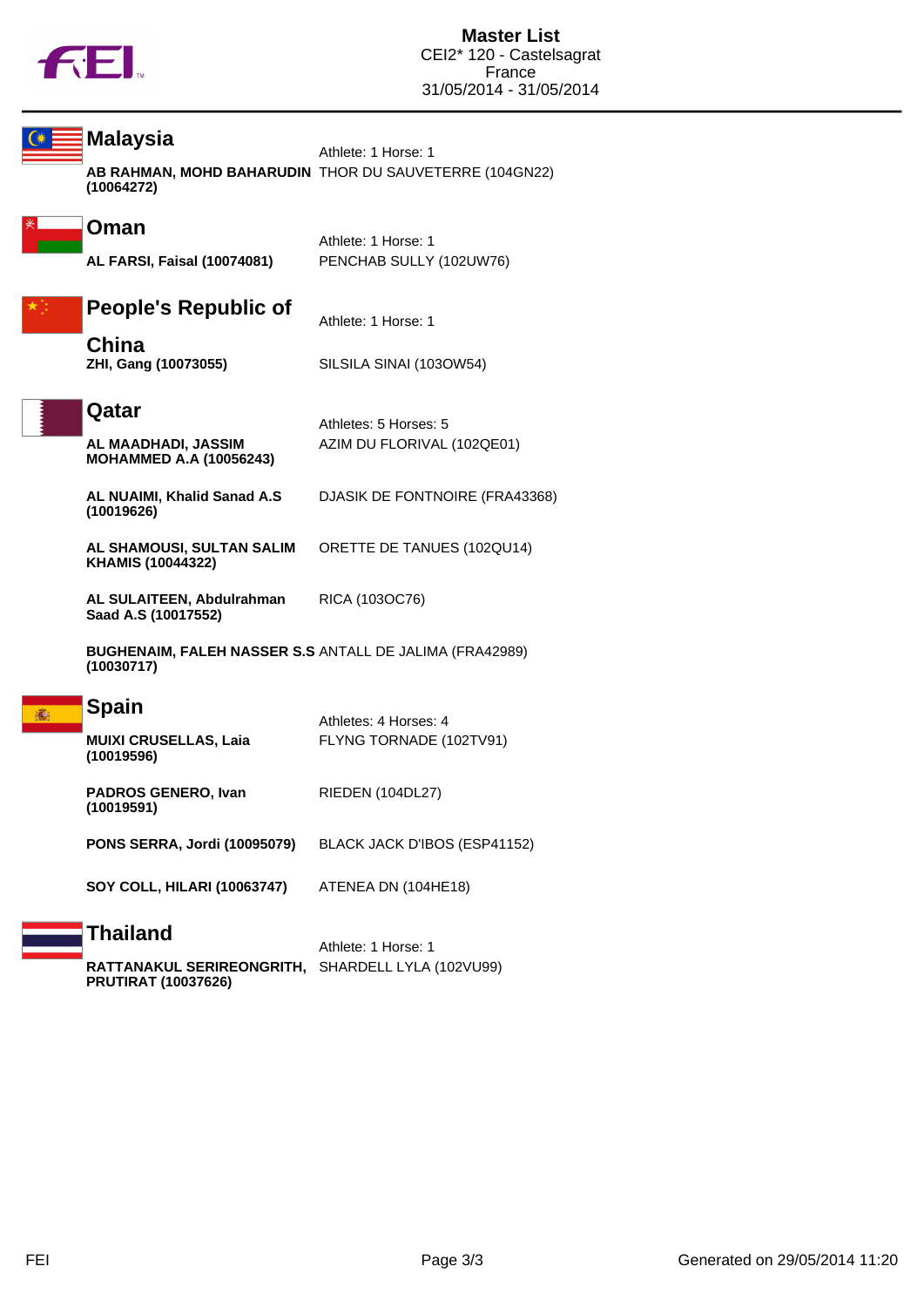

| <b>Belgium</b>                     | Athlete: 1 Horse: 1<br>PANDELO (104JV22)                   |  |
|------------------------------------|------------------------------------------------------------|--|
| FALLON, Wendy (10020814)           |                                                            |  |
| <b>France</b>                      | Athletes: 55 Horses: 55                                    |  |
| <b>ALSENE, Patrick (10019269)</b>  | RAISSA DES SABLES (104DC52)                                |  |
| ATGER, Virginie (10014473)         | TARZAN D'ISA (104JU69)                                     |  |
| <b>BEGAUD, Jack (10014378)</b>     | BEAUTE D'ORIENT (104JW01)                                  |  |
| BELIEN, KATRIEN (10037982)         | TSARA DES GRAVES (104IC60)                                 |  |
| BOULARD, Lucile (10092048)         | UTRILLO DE MESSEY (104JZ93)                                |  |
| BOULENGER, Enora (10018185)        | SALIMA FONT NOIRE (104JW08)                                |  |
| <b>BRAUN, Mathieu (10067111)</b>   | PRISKA DU GRIFFOUL (103FR88)                               |  |
| <b>BRU, Manon (10092234)</b>       | TYPHON DU SAUVETERRE (104GN52)                             |  |
| <b>CARLUS, Florence (10108018)</b> | TARA DES GREZES (104JN09)                                  |  |
| CAVANHAC, Emilie (10092036)        | KEEN EDGE (104CH29)                                        |  |
| <b>CERLATI, Claude (10014328)</b>  | QENZO (103GA62)                                            |  |
| COULOMB, Camille (10097724)        | CESAR DE SULEIMAN (104GW56)                                |  |
| CUBAYNES, Aurelie (10092040)       | SAHLAB DU BAOUC (104JS42)                                  |  |
| DAVID, Emmanuelle (10107878)       | NICHAM D'AUTAN (104JJ48)                                   |  |
| DEL PRATO, Camille (10095143)      | SKAER DU DANET (103XI84)                                   |  |
| DELBOURG, ANNIE (10061192)         | HERBINA (103JR74)                                          |  |
| <b>DELTOUR, Julie (10094587)</b>   | DJERWEESH DE BOZOULS (104KB05)                             |  |
| <b>DEMEDY, Sunny (10013890)</b>    | CYRUS DE MARJOLAINE (104FW02)                              |  |
|                                    | DROUMAGUET, Erwan (10021675) TABATH DE AUBEPINES (104DG75) |  |
| GIBERT, Meryl (10090587)           | <b>RAZUR (104EK24)</b>                                     |  |
| <b>GILABERT, Alexis (10106653)</b> | SALMA DU RONC (104IF02)                                    |  |
| <b>GUEDJ, Brandon (10086311)</b>   | RATOON DE GARGASSAN (103PF65)                              |  |

Countries: 5 Athletes: 65 Horses: 65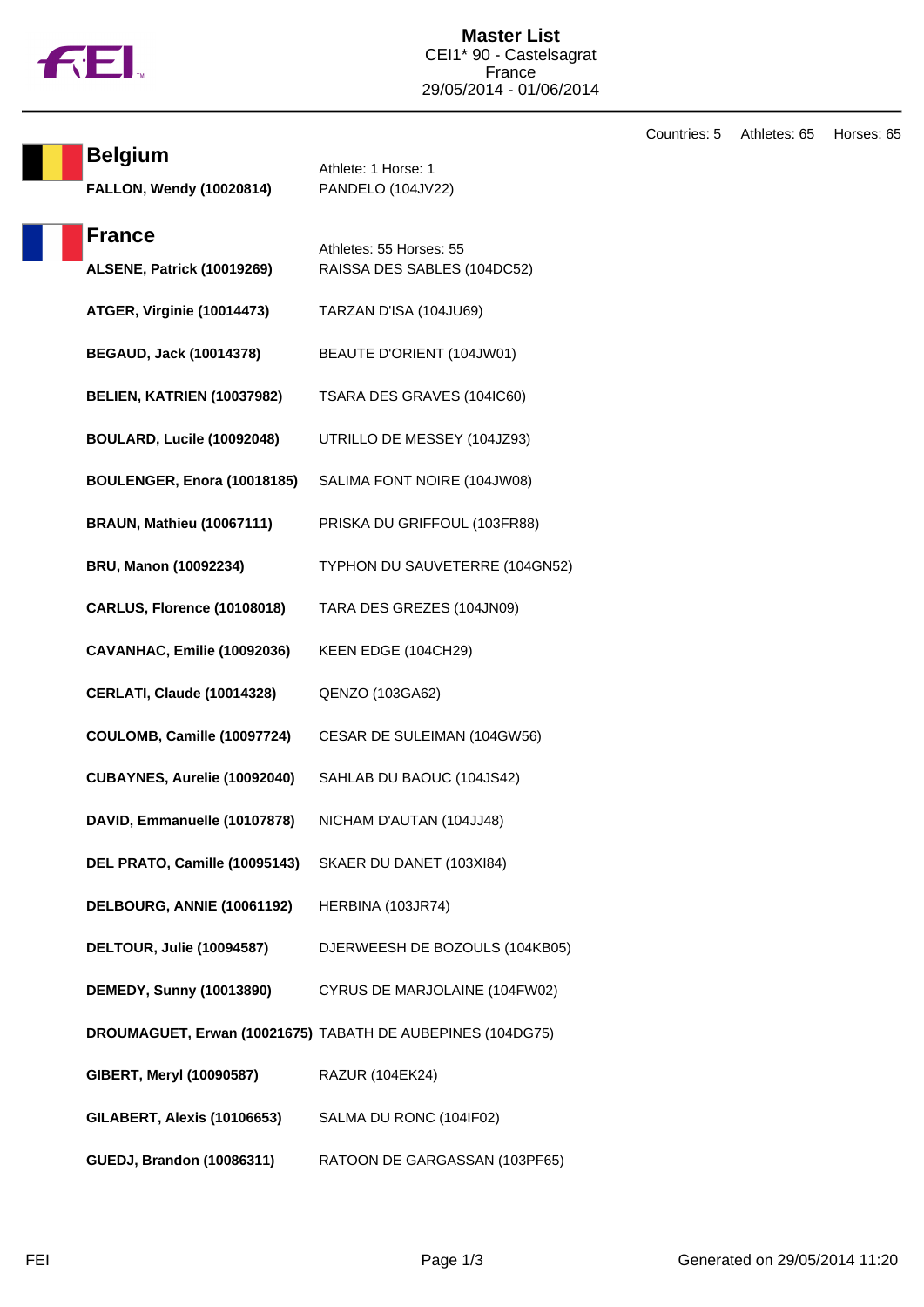

| <b>HENRY, Alix (10067240)</b>                   | SASKIA LARZAC (104IL72)                                       |
|-------------------------------------------------|---------------------------------------------------------------|
| <b>HUC, Elodie (10085341)</b>                   | TABRIZ DE L'AIGOUAL (104JZ51)                                 |
| JOHNSON, Delphine (10017629)                    | SPHINX DE MARJOLAINE (104FV51)                                |
| KARON, Philippe (10090548)                      | SHERGHI EL GAMASSI (103SQ72)                                  |
| <b>KERBOUL, GENEVIEVE</b><br>(10062426)         | SIADUR DE BEDERS (104JV00)                                    |
| LABROUSSE, JULIEN (10061085)                    | SABHA (102SP43)                                               |
| LABRUNIE, Charlotte (10094681)                  | MEYRONNAIS (103FN83)                                          |
| LAFAURE, Julien (10018156)                      | AISHEN (103GM37)                                              |
| <b>LAMBERT, Emilie (10014034)</b>               | TARIFA DE GALONNE (104JU92)                                   |
| <b>LAUBIE, Marion (10108088)</b>                | QUIM DU CHAMP DU CIEL (104JO46)                               |
|                                                 | LE BIHAN, CLEMENCE (10071918) QELEDSHAHIL DU TERON (104KA55)  |
| <b>LEGAGNOUX, THIERRY</b><br>(10060038)         | SIGLAVY BAGDADY 728 (104JY85)                                 |
| LEPOT, Julie (10019149)                         | DJERLIE DE BOZOULS (103ND00)                                  |
| <b>MONTAGNE, Julia (10097018)</b>               | SABAH DU COLOMBIER (103SL83)                                  |
| PARADAN, Erika (10081217)                       | ESTEPA DU VIALARET (104JS36)                                  |
| PAYEN, Dominique (10014344)                     | SCHEIMS SHRANA (103YS08)                                      |
| <b>PILLANT, Elise (10092141)</b>                | TACSO (104JJ54)                                               |
| <b>RIAUX, YOHANN (10039900)</b>                 | QHERISSIMA (104JK90)                                          |
| <b>SAIGNIE, Alizee (10084765)</b>               | RIHAM DE LOZELLE (103VR67)                                    |
| <b>SCANU, MANON (10062313)</b>                  | IBN PEGASE EF (104JO81)                                       |
| SEREE, CHARLOTTE (10029378)                     | SAHARA DE LANRIEC (104JZ52)                                   |
| <b>TAGHON, Amely (10107927)</b>                 | LAYLA D'ALTUS (104JK85)                                       |
|                                                 | TARRUSSON, Florence (10036028) DZAIR DE TENSONNIVES (104IY61) |
| THEOLISSAT, Melody (10018194) TAORI R (104HL57) |                                                               |